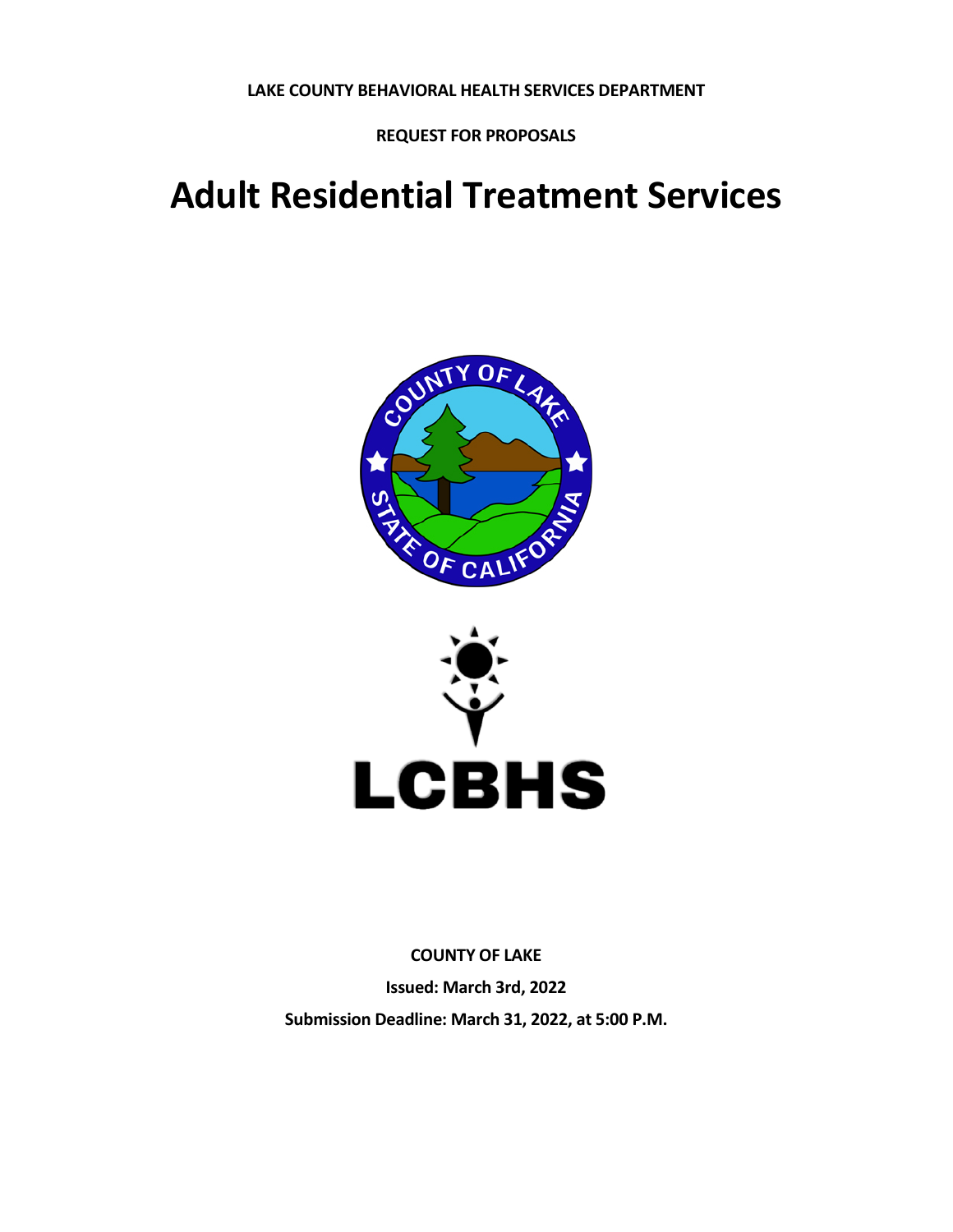| 2.             |  |
|----------------|--|
|                |  |
| 4.             |  |
| 5 <sub>1</sub> |  |
| 6.             |  |
| 7.             |  |
|                |  |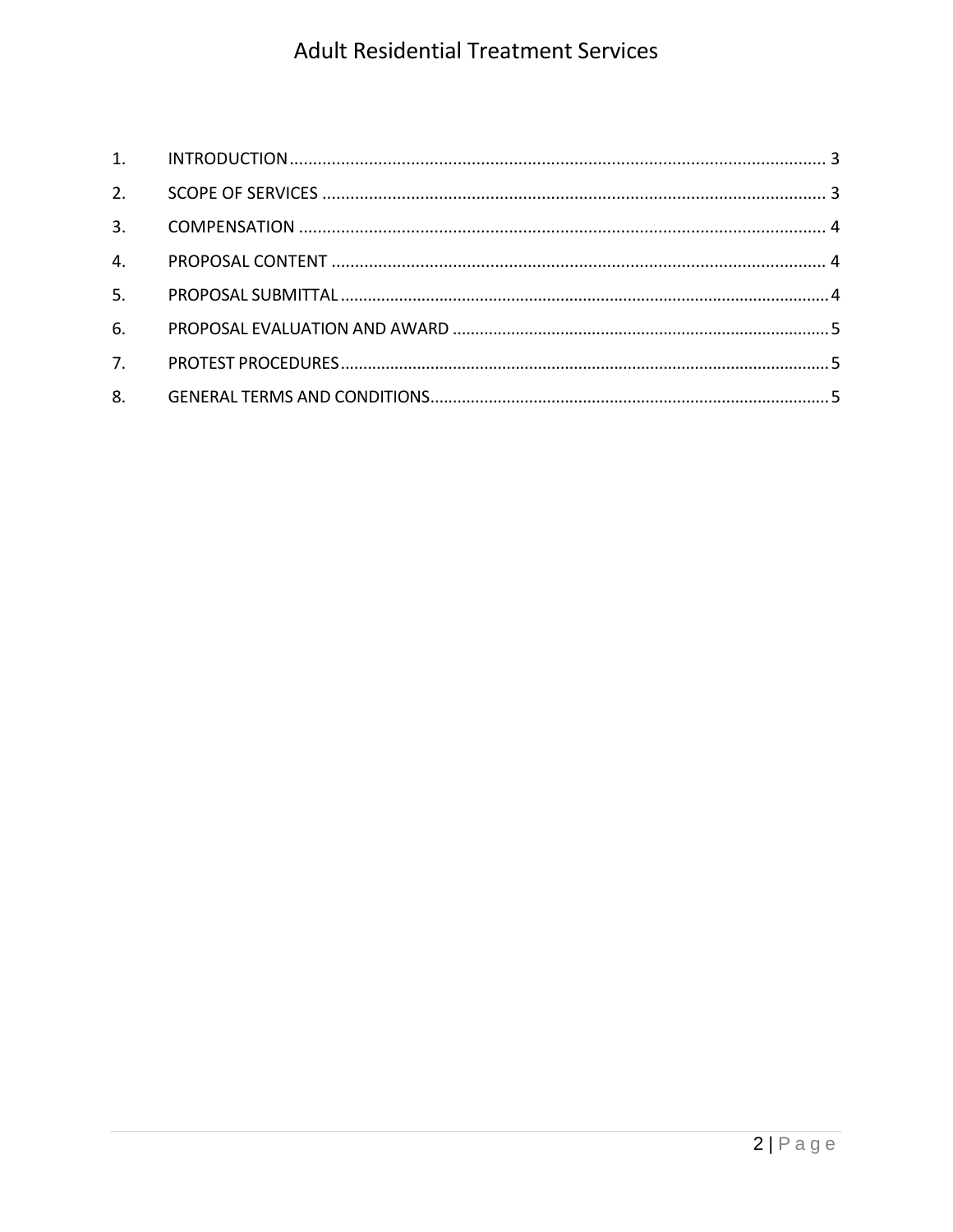**1. INTRODUCTION.** The County of Lake is inviting proposals for Adult Residential Treatment Services. Proposals should be submitted in accordance with the requirements of this solicitation, which are contained herein. All Proposals must be submitted electronically.

#### **2. SCOPE OF SERVICE.**

Lake County Behavioral Health Services seeks to contract with a facility for bed days in an adult residential treatment services facility, as defined by the California Code of Regulations § 1810.203 "Adult Residential Treatment Services":

"Adult Residential Treatment Services are rehabilitative services provided in a noninstitutional, residential setting for beneficiaries who would be at risk of hospitalization or other institutional placement if they were not in a residential treatment program. Adult Residential Treatment Services include a range of activities and services that support beneficiaries in their effort to restore, maintain and apply interpersonal and independent living skills and to access community support systems. The service is available 24 hours a day, seven days a week. Service activities may include but are not limited to Assessment, Plan Development, Therapy, Rehabilitation and Collateral."

Adult Residential Treatment Services are provided in Social Rehabilitation Facilities licensed under the provisions of CCR, Title 22, and certified under the provisions of CCR Title 9. This includes:

- Mental Health Rehabilitation Center (MHRC)
- Skilled Nursing Facility (SNF) specializing in Mental Health
- Special Treatment Programs (STPs)
- Board and Care and Enhanced Board and Care

Adult Residential Treatment Programs are designed to serve individuals who are experiencing acute psychiatric crisis and whose adaptive functioning is moderately impaired. Adult Residential Treatment Programs provide short-term, intensive, and supportive services in a home-like environment through an active social rehabilitation program that is certified by the California Department of Health Care Services and licensed by the California Department of Social Services, Community Care Licensing Division and are designed to improve the lives and adaptive functioning of those they serve. Individuals admitted to an Adult Residential Treatment Program can expect to receive an array of services, including but not limited to the following:

- Self-help skills and peer support
- Individual and group interventions
- Social skills and community reintegration services
- Medication support
- Co-occurring disorder services
- Pre-vocational/educational support
- Discharge planning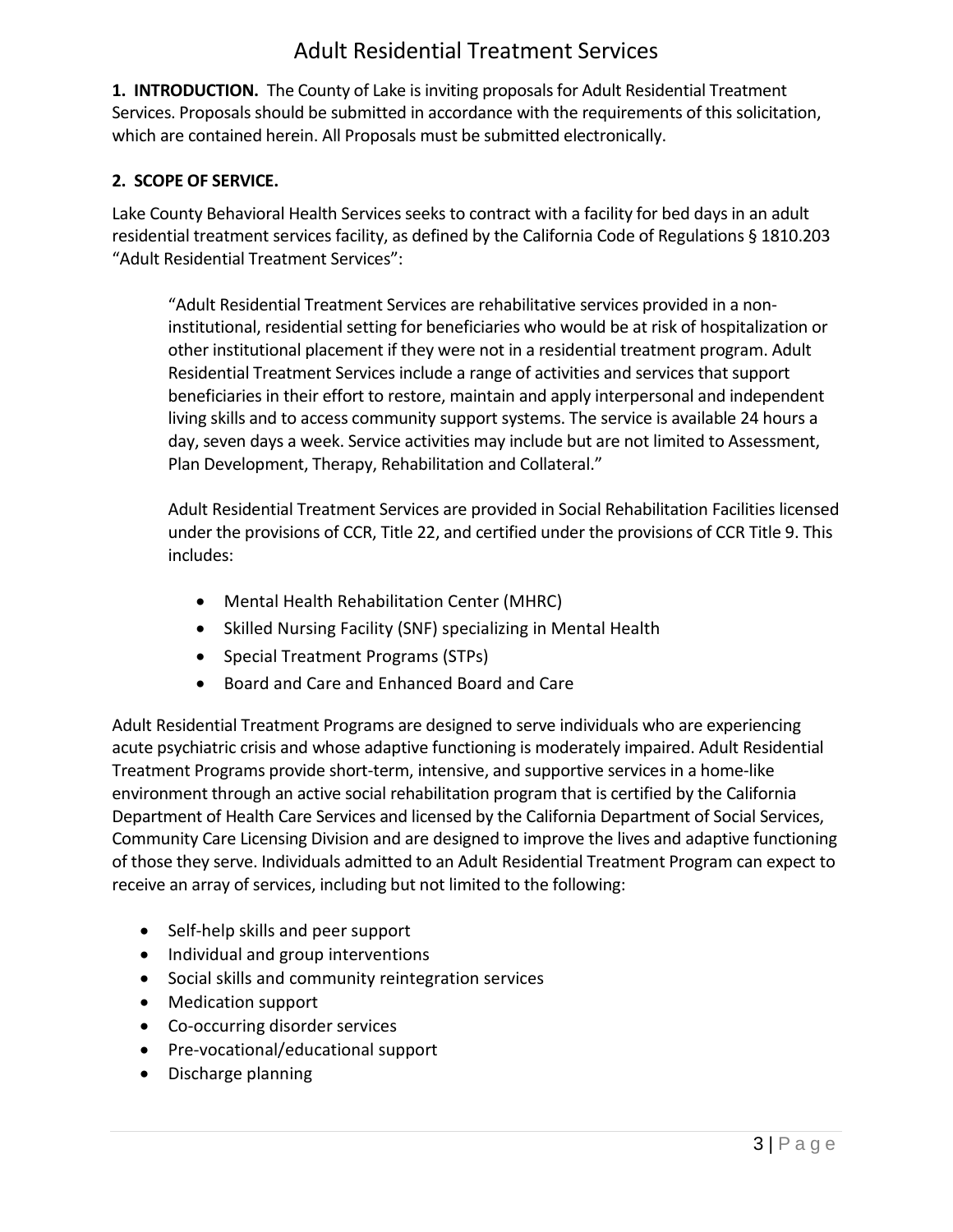Adult Residential Treatment Programs are intended to serve individuals whose primary healthcare coverage is Medi-Cal; however, individuals who are uninsured may also qualify.

#### **3. COMPENSATION.**

Proposals must include the bed day rate for the facility. Total compensation will be negotiated based on bed day rates through FY 2024-25.

#### **4. PROPOSAL CONTENT.**

4.1 Proposal Compliance: In order to enable direct comparison of competing responses, you must submit your Proposal in conformity to the requirements stated herein. Failure to adhere to all requirements may result in your Proposal being disqualified as non-responsive.

4.2 Proposal. Please assemble your Proposal in the following order.

A. Cover Letter. A standard business letter must be included which represents your agreement to supply the requested services detailed in the Request for Proposals.

B. Company Profile. Provide a brief history of your company, a general description of your services and qualifications, and an executive summary of your response. Content should be no more than two pages.

C. Cost Proposal.

All prices submitted are non-binding at this stage of the procurement process and are subject to negotiation.

The entire proposal must be ten (10) pages or less to be considered.

**5. PROPOSAL SUBMITTAL.** Proposals submitted must meet the following criteria to be acceptable for consideration regarding this project:

5.1 In order to be considered, an electronic copy in Microsoft Word must be submitted no later than Friday, March 31, 2022**, by 5:00 p.m.,** and addressed to:

Elise Jones, Deputy Director of Administration

elise.jones@lakecountyca.gov

Normal business hours are Monday through Friday 8:00 am to 5:00 pm. Staff can be reached at (707) 274-9101.

5.2 Proposals received incomplete or late, for any reason, shall not be accepted.

5.3 All questions regarding this Request for Proposals may be submitted in writing at any time prior to Friday, March 4, 2022, at 5:00 p.m. to Elise Jones at: [elise.jones@lakecountyca.gov.](mailto:elise.jones@lakecountyca.gov) Only written questions will be accepted. Questions will be answered by Friday, March 11, 2022, by 5:00 p.m.

Proposers may contact only the individual identified above and are specifically directed not to contact other County personnel for meetings, conferences, or other technical discussions related to this RFP. No questions will be answered by other County staff.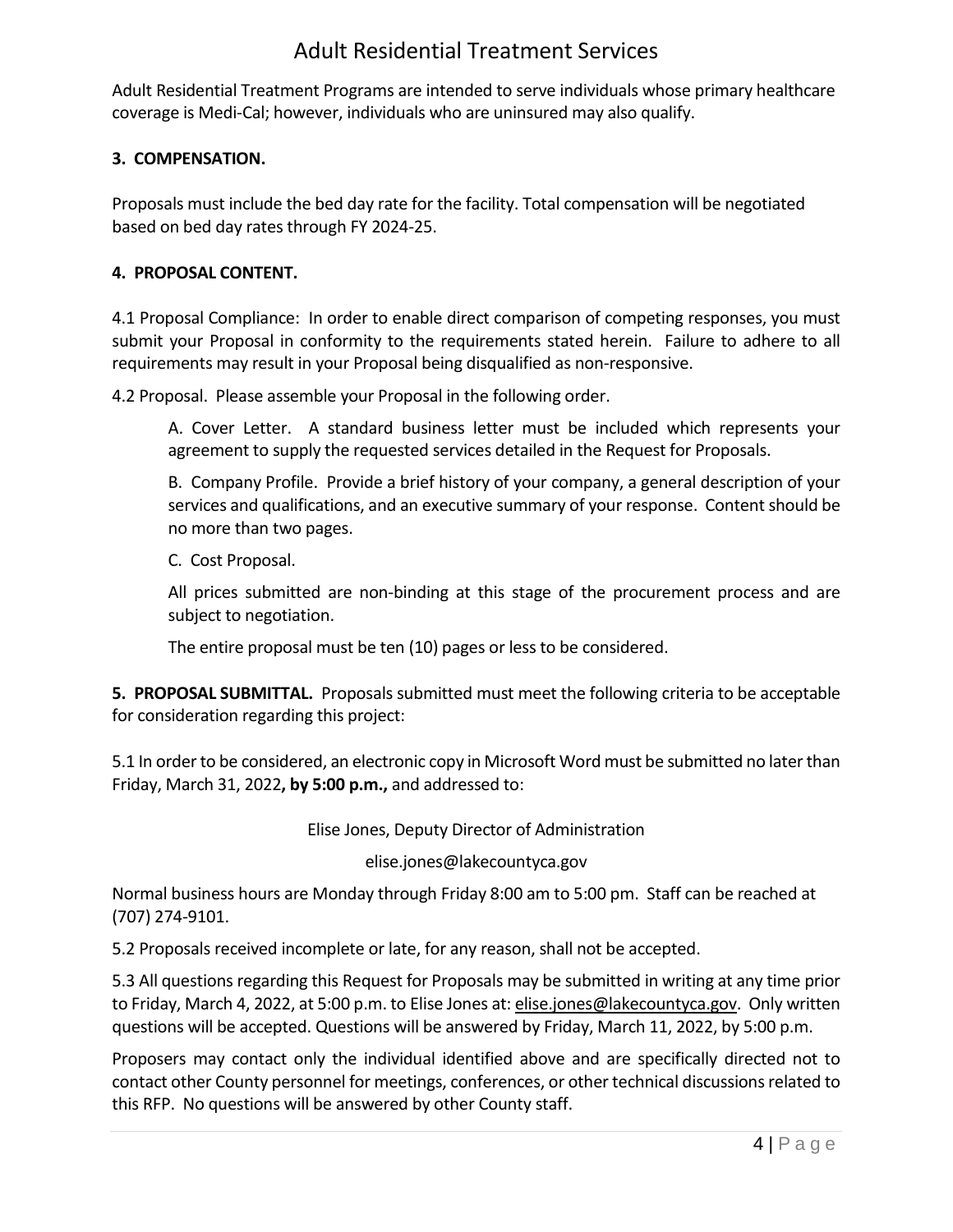5.4 All Proposals submitted in response to this RFP will become the property of the County and will not be returned. The County reserves the right to make use of any information or ideas contained in the Proposals. The Proposal itself shall not constitute a contract, but will, if accepted, be incorporated into the contract between the County and the selected proposer.

**6. PROPOSAL EVALUATION AND AWARD.** The County is using the competitive Proposal process, wherein the experience and responsiveness of each submitted Proposal is evaluated as it relates to the Scope of Services. Department staff will evaluate the Proposals as described below.

6.1 Proposals shall be opened and checked to ensure that each complies with the requirements of the RFP. The absence of required information may render the Proposal non-responsive and may be cause for rejection.

6.2 All Proposals will be evaluated by a panel of Behavioral Health Services staff to determine whether they meet all the requirements of the RFP and the general goodness of fit with the Department's needs and mandates.

6.3 If an agreement cannot be reached with the top ranked entity/facility, the County will then contact the next highest ranked entity/facility and attempt to negotiate a bed rate.

6.4 County reserves the right to select multiple contractors.

6.5 The County of Lake is an Equal Opportunity/Affirmative Action Employer and the successful Consultant(s) will be required to comply with the provisions of Federal Executive Order 11246 and applicable state and federal laws. Entities/facilities should be familiar with the Employers' Practical Guide to Reasonable Accommodations under the Americans with Disabilities Act as published by the Job Accommodation Network, a service of the U.S. Department of Labor's Office of Disability Employment Policy.

**7. PROTEST PROCEDURE.** The County of Lake will follow the Appeal Procedure in their Consultant Selection Policy as follows:

7.1 Appeal Procedure:

Recommendations or decisions may be appealed by writing a letter to the Board of Supervisors or Purchasing Agent, as applicable, detailing the basis of the appeal. Appeals must be filed within seventy-two (72) hours of receiving notification of the County Administrative Officer's recommendation for award of the contract, or prior to an actual contract award by the Board of Supervisors, whichever occurs first.

7.2 Any appeal will be heard before the Board of Supervisors on the same day as the approval of the proposed contract with the recommended consultant.

**8. GENERAL TERMS AND CONDITIONS.** By submission of a Proposal, Respondent agrees to be bound by the following conditions:

8.1 To the fullest extent allowed by law, RFP's will not be public record until discussion and negotiations with Respondent have been completed, as such premature disclosure would jeopardized the County's and the Respondents negotiating interests. If any Proposal contains trade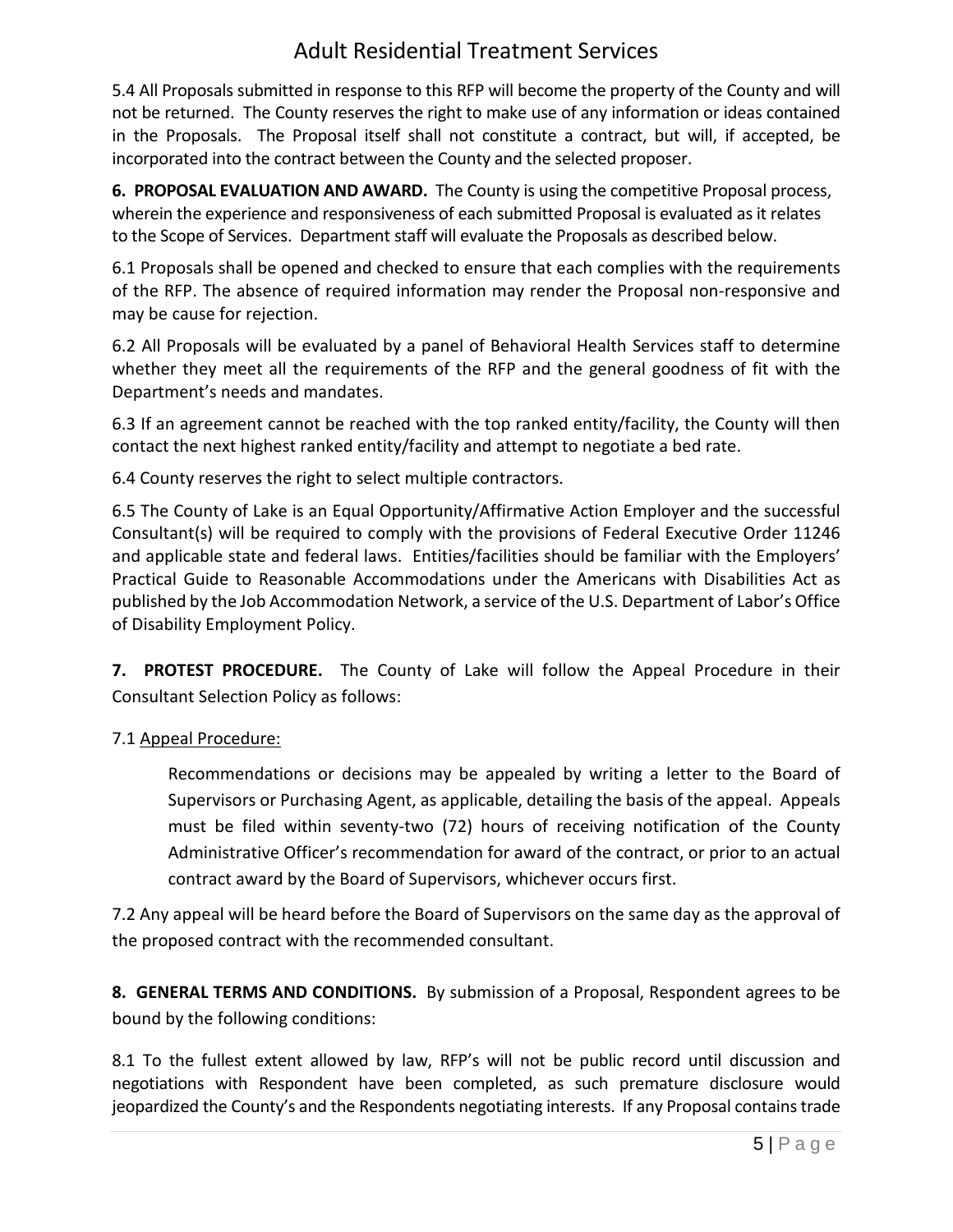secrets or other information that is confidential or proprietary by law, Respondent shall label all such pages with a stamped annotation such as: "**CONFIDENTIAL-PROPRIETARY TRADE SECRETS, DO NOT DISCLOSE**," and further, provide written notification to the County of its request to keep said information confidential. A Respondent's request for confidentiality must be made in writing and enclosed in the envelope containing the Proposal. The proprietary or confidential data must be readily separable from the proposal in order to facilitate eventual public inspection of the nonconfidential portion of the proposal.

8.2 The County reserves the right to cancel this RFP at any time, even after opening of Proposals.

8.3 County is not liable for any costs incurred by Proposer in the preparation, presentation or in any other aspect of the Proposal.

8.4 Disposition of Proposal(s) and Contract Award:

A. All Proposals shall become the property of Lake County.

B. Failure to furnish all information requested in this RFP or to follow the Proposal format may disqualify a Proposal.

C. County reserves the right to accept or reject all or any part of any Proposal, waive immaterial defects, informalities, irregularities, negotiate with all qualified Respondents, and award the contract to the firm or individuals, who, in the sole judgment of the County, best serves the interests of the County. The County may terminate negotiations if, in its opinion, they are unsuccessful and begin negotiations with other respondents.

D. A response to this RFP is an offer to contract with the County based upon the terms, conditions, scope of work and/or specifications contained herein. County shall have no contractual or other obligation to a Respondent under any successfully negotiated contract until the contract has been approved and signed by both parties. The contents of the Proposal submitted by the successful Respondent and this RFP will become part of any contract awarded.

E. Issuance of this RFP in no way constitutes a commitment by the County to procure or contract for the articles of goods or services solicited.

F. Proposers may be required before the award of any contract to show, to the complete satisfaction of the County, the necessary facilities, ability, and financial resources to provide the services specified in a satisfactory manner.

8.5 Respondent shall indemnify and defend County and its officers, employees, and agents against and hold them harmless from any and all claims, losses, damages, and liability for damages, including attorney's fees and other costs of defense incurred by County, whether for damage to or loss of property, or injury to or death of person, including properties of County and injury to or death of County officials, employees or agents, arising out of, or connected with the use of any copyrighted or uncopyrighted composition, secret process, patented or unpatented invention, articles or appliances furnished or used under this Request and any subsequent Contract, unless such damages, loss, injury or death is caused solely by the negligence of County.

8.6 Default by Respondent: In case of default by the successful Respondent, the Lake of County may procure the articles or services from other sources and may deduct from any monies due, or that may thereafter become due to the Respondent, the difference between the price named in the